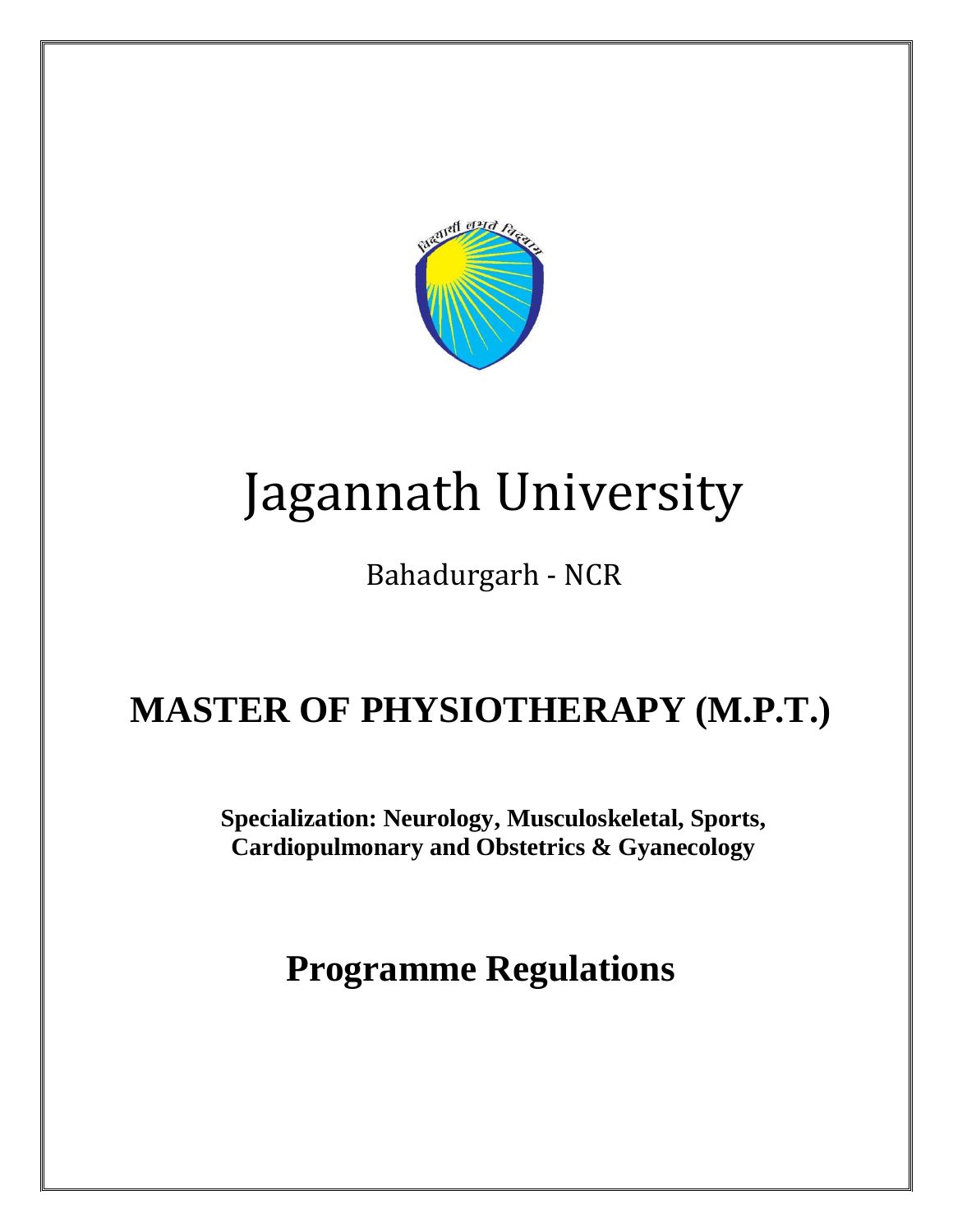# **M.P.T. Programme Regulations**

# *THE REGULATION FOR BACHELOR OFPHYSIOTHERAPY 2 YEAR DEGREE PROGRAMME\* (CHOICE BASED CREDIT SYSTEM)*

#### **INDEX**

| Sr. No.        | <b>Particulars</b>                                   |  |  |
|----------------|------------------------------------------------------|--|--|
| 1              | Introduction                                         |  |  |
| $\overline{2}$ | Title & Commencement                                 |  |  |
| 3              | Definitions                                          |  |  |
| $\overline{4}$ | <b>Types of Courses</b>                              |  |  |
| 5              | The Course & the Duration                            |  |  |
| 6              | <b>Eligibility for Admission</b>                     |  |  |
| $\overline{7}$ | <b>Admission Procedure</b>                           |  |  |
| 8              | <b>Attendance Provision for End Term Examination</b> |  |  |
| 9              | Migration and Lateral entry                          |  |  |
| 10             | Formal Dress Code during Class Hours and Internship  |  |  |
| 11             | Prohibition to Register in other Courses             |  |  |
| 12             | <b>Dissertation</b>                                  |  |  |
| 13             | <b>Examination and Evaluation</b>                    |  |  |
| 14             | <b>Internal Evaluation: Mid-Term Examination</b>     |  |  |
| 15             | <b>External Evaluation: End-Term Examination</b>     |  |  |
| 16             | <b>Standard of Passing the Semester Examinations</b> |  |  |
| 17             | Re-Appear/Improvement in End Term Exam               |  |  |
| 18             | <b>Yearly Promotion</b>                              |  |  |
| 19             | <b>Criterion for Awarding Grading System</b>         |  |  |
| 20             | <b>Criterion for Credit</b>                          |  |  |
| 21             | Award of the Degree                                  |  |  |
| 22             | Withdrawal of Degree                                 |  |  |
| 23             | Scholarships, Awards and Medals                      |  |  |
| 24             | Jurisdiction                                         |  |  |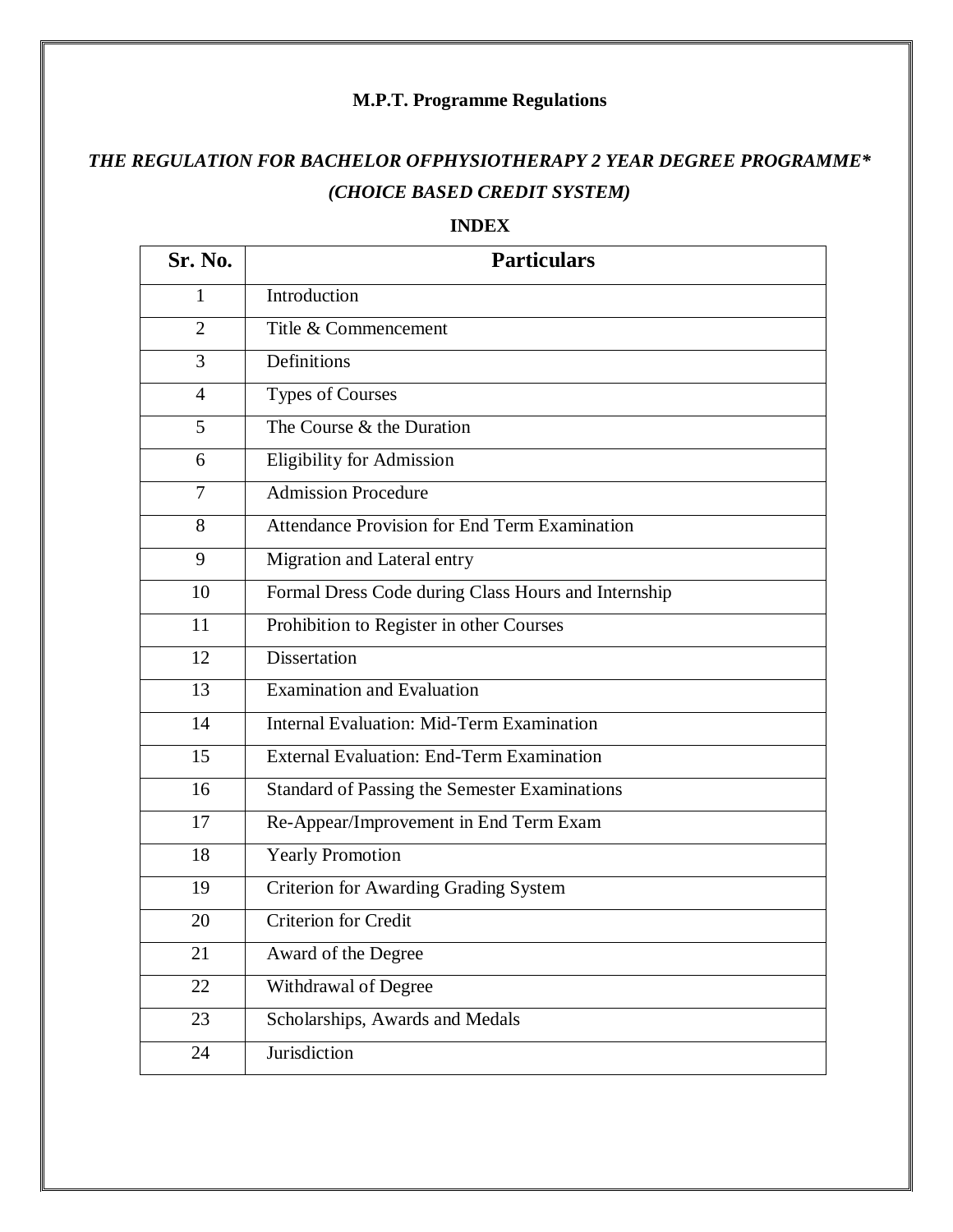# *THE REGULATION FOR MASTER OF PHYSIOTHERAPY 2 Year DEGREE PROGRAMME\* (CHOICE BASED CREDIT SYSTEM)*

# **1. INTRODUCTION**

Jagan Nath University has a strong commitment to high quality teaching and research for comprehensive M.P.T. education to enhance the professional competence of the students having in depth knowledge and innovative approach. The University presently offers 2 Year M.P.T. course with following specializations:-

- Musculoskeletal Physiotherapy
- Neurological Physiotherapy
- Sports Physiotherapy
- Cardiopulmonary Physiotherapy

The main objective of this programme is to groom the students to develop ability for critical thinking and hands –on practice through case studies, project work and working in industry/ organizations.

# **Goals of the programme:**

(i) Preparation of a postgraduate studen t towards his/her professional aut onom y at par with global standards

(ii) Formation of base of the professional practice by referral as well as first contact mode using evidence based practice.

(iii) Impartation of research basis in order to validate techniques  $&$  technology in practice to physiotherapy.

(iv) Acquainting a student with concept of quality care at the institutional as well as the community levels.

(v) Inculcation of appropriate professional relationship in multidisciplinary set up, patient management and co partnership basis.

(vi) Preparation of students to address problems related to health education and community physiotherapy.

(vii) Practicing the concept of protection of rights of the community during referral as well as first contact practice.

(viii) Incorporation of concept of management in physiotherapy.

(ix) Experience in clinical training and undergraduate teaching partly.

Recently, the University Grants Commission (UGC) has stressed on speedy and substantive academic and administrative reforms in higher education for promotion of quality and excellence. The Action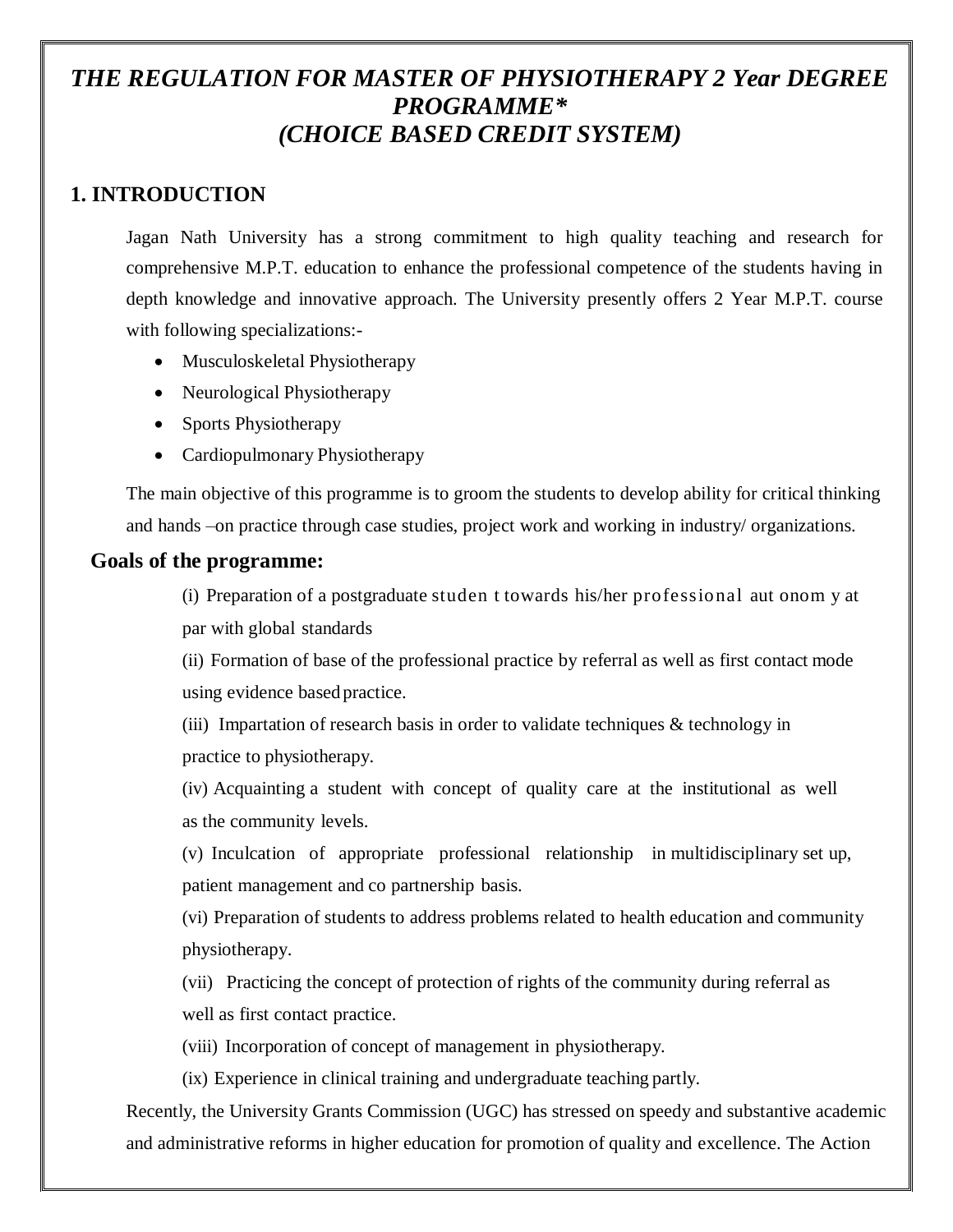Plan proposed by UGC through its guidelines delimits the need to consider and adopt Semester System, Choice Based Credit System (CBCS) and Flexibility in Curriculum Development and Examination Reforms in terms of adopting Continuous Evaluation Pattern by reducing the weightage on the semester-end examination so that students enjoy a de-stressed learning environment.

#### **2. TITLE AND COMMENCEMENT**

This Regulation shall be called *THE REGULATION FOR MASTER OF PHYSIOTHERAPY 2 Year DEGREE PROGRAMME\* (CHOICE BASED CREDIT SYSTEM)*

This Regulation shall come into force with effect from the academic year 2017- 2018.

#### **3. DEFINITIONS**

- a) **Programme:** means an educational programme leading to award of M.P.T- 2 years Degree.
- b) **Academic Year:** means a year that constitute one academic year.
- c) **Choice Based Credit System (CBCS):** The CBCS provides choice for students to select from the prescribed courses [Core & Skill Enhancement (SEC) ]
- d) **Course:** Usually referred to, as 'papers' is a component of a programme. All courses need not carry the same weight. The courses should define learning objectives and learning outcomes. A course may be designed to comprise lectures/ tutorials/laboratory work/ field work/ outreach activities/ project work/ viva/ seminars/ term papers/assignments/ presentations/self-study etc. or a combination of some of these.
- e) **Credit Based Semester System (CBSS):** Under the CBSS, the requirement for awarding a degree is prescribed in terms of number of credits to be completed by the students.
- f) **Credit Point:** It is the product of grade point and number of credits for a course.
- g) **Credit:** A unit by which the course work is measured. It determines the number of hours of instructions required per week. One credit is equivalent to one hour of teaching (lecture or tutorial) or two hours of practical work/field work per week.
- h) **Cumulative Grade Point Average (CGPA):** It is a measure of overall cumulative performance of a student over all spells. The CGPA is the ratio of total credit points secured by a student in various courses in all spells and the sum of the total credits of all courses in all the spells in an academic year. It is expressed up to two decimal places.
- i) **Grade Point:** It is a numerical weight allotted to each letter grade on a 10-point scale.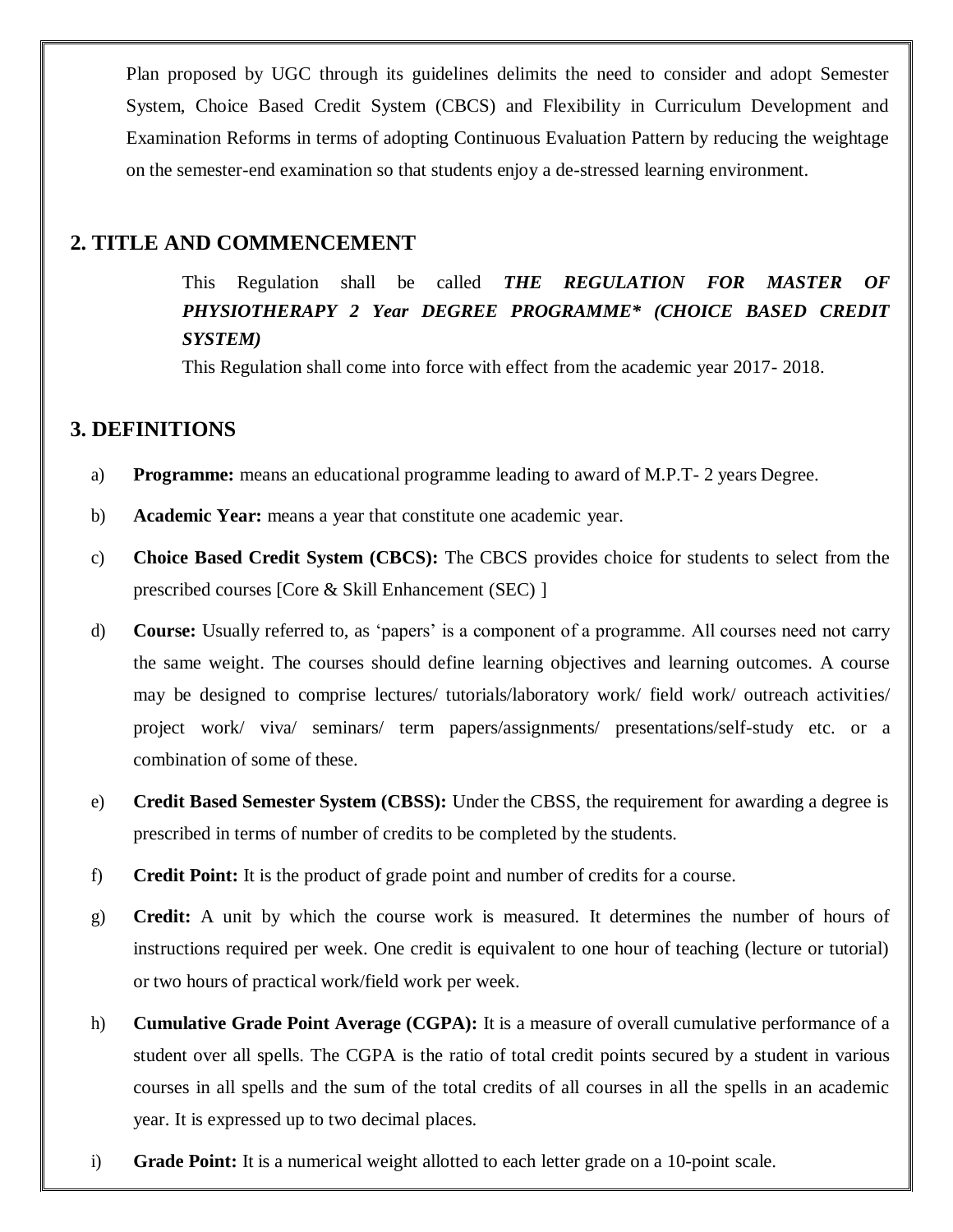- j) **Letter Grade:** It is an index of the performance of students in a said course. Grades are denoted by letters  $O, A+, A, B+, B, C, P$  and F.
- k) **Annual Programe:** the annual programme will be split in two sessions from August- December and January- June will consist of minimum 40 weeks of academic work equivalent to 200 actual teaching days in a year and 3-4 weeks approximately of examination etc. The odd spell may be scheduled from August to December and even spell from January to June.
- l) **Transcript or Grade Card or Certificate:** Based on the grades earned, a grade certificate shall be issued to all the registered students after every year. The grade certificate will display the course details (code, title, number of credits, grade secured) along with SGPA of that semester and CGPA earned till that semester.
- m) **External Examiner**: shall mean an examiner who is not is the employment of the University.
- n) **Student:** shall mean a person admitted to the Faculty/ Schools of the University for any of the academic programmes to which this policy is applicable.
- o) **University:** shall mean Jagan Nath University, Bahadurgarh.
- p) **Internal Evaluation:** Continuous Assessment Test conducted during the semester.
- q) **External Evaluation:** End-Term examination held at the end of each semester.
- r) **Rounding off Marks:** shall mean, that if part is one-half or more, its value shall be increased to one and if part is less than half then its value shall be ignored for getting letter grade and grade point.
- s) **Enrollment:** shall mean the student taking admission and registered for pursuing a course at Jagan Nath University.
- t) **Migration:** shall mean the student of Jagan Nath University migrating to another University/Institute or the student of other University/Institute taking admission to Jagan Nath University.

#### **4. TYPES of COURSES**

Courses in a programme of kinds: Core & Skill Enhancement.

#### **a) Core Course:-**

There may be a Core Course in every year. This is the course which is to be compulsorily studied by a student as a requirement to complete the programme in a said discipline of study.

#### **b) Ability Enhancement Compulsory Courses (AECC):-**

AECC courses are based upon the content that leads to knowledge enhancement, for example: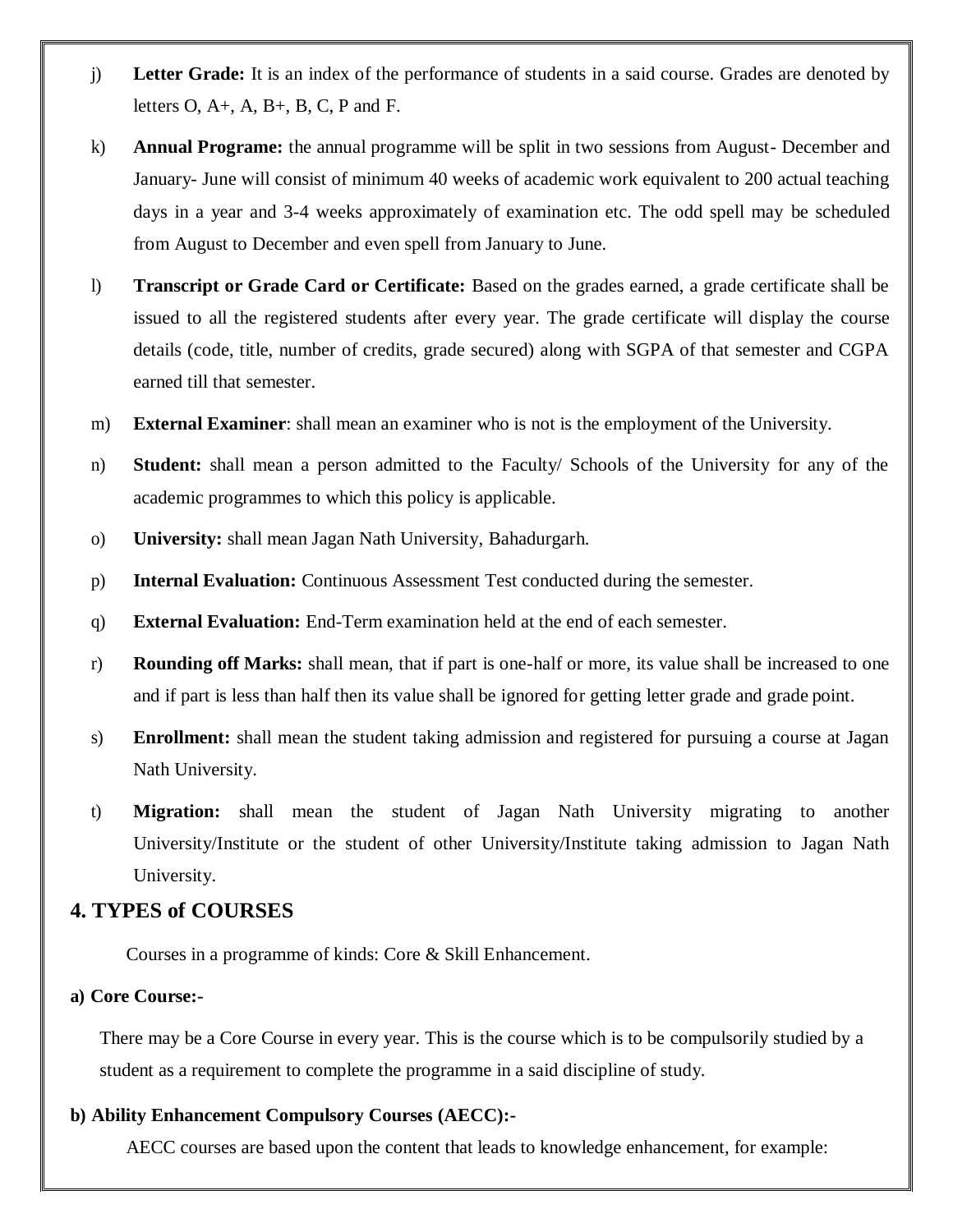English Communication, Environment Science/ Studies, etc.

#### **c) Skill Enhancement Courses (SEC):-**

SEC Courses provide value based and/or skill based knowledge and may content both Theory and Lab/Training/Field Work. The main purpose of these courses is to provide students life- skills in hands- on mode so as to increase their employability.

# **5. THE COURSE AND THE DURATION**

- (a) There shall be a 2-Year, Course leading to the degree of Master of Physiotherapy.
- (b) Each Academic Year shall be a full year.
- (c) Each year shall generally consist of minimum 40 weeks of teaching with 30 hours per week including tutorials, special lectures, study visits and seminars.
- (d) The Courses and the syllabi shall be proposed by the Faculty of allied health & medical sciences approved by the Academic Council of the University time to time.

# **6. ELIGIBILITY FOR ADMISSION**

**M.P.T Programme**: An applicant who has successfully completed Senior Secondary School course ('+2') with Physics, Chemistry, Biology or equivalent from a Senior Secondary Board or equivalent, constituted or recognized by the Union or by the State Government and Bachelor of Physiotherapy (BPT) or equivalent examinations from recognized university with minimum 50 % marks in aggregate., may apply for admission into the course.

Provided that such a minimum qualifying marks shall not automatically entitle a person to get admission in the university, but shall only entitle the person concerned to fulfill other criteria notified by the university from time to time, for admission.

# **7. ADMISSION PROCEDURE**

Admission shall be made strictly on merit by the university admission committee either by holding written admission test or the merit list prepared according to the marks obtained in the qualifying examination followed by interview of the candidates.

The names of the selected candidates, in order of merit, shall be notified in the office Notice Board and/or website. A selected student who fails to pay his/her admission fee and other charges by the date fixed for such payment shall forfeit his/her claim for admission.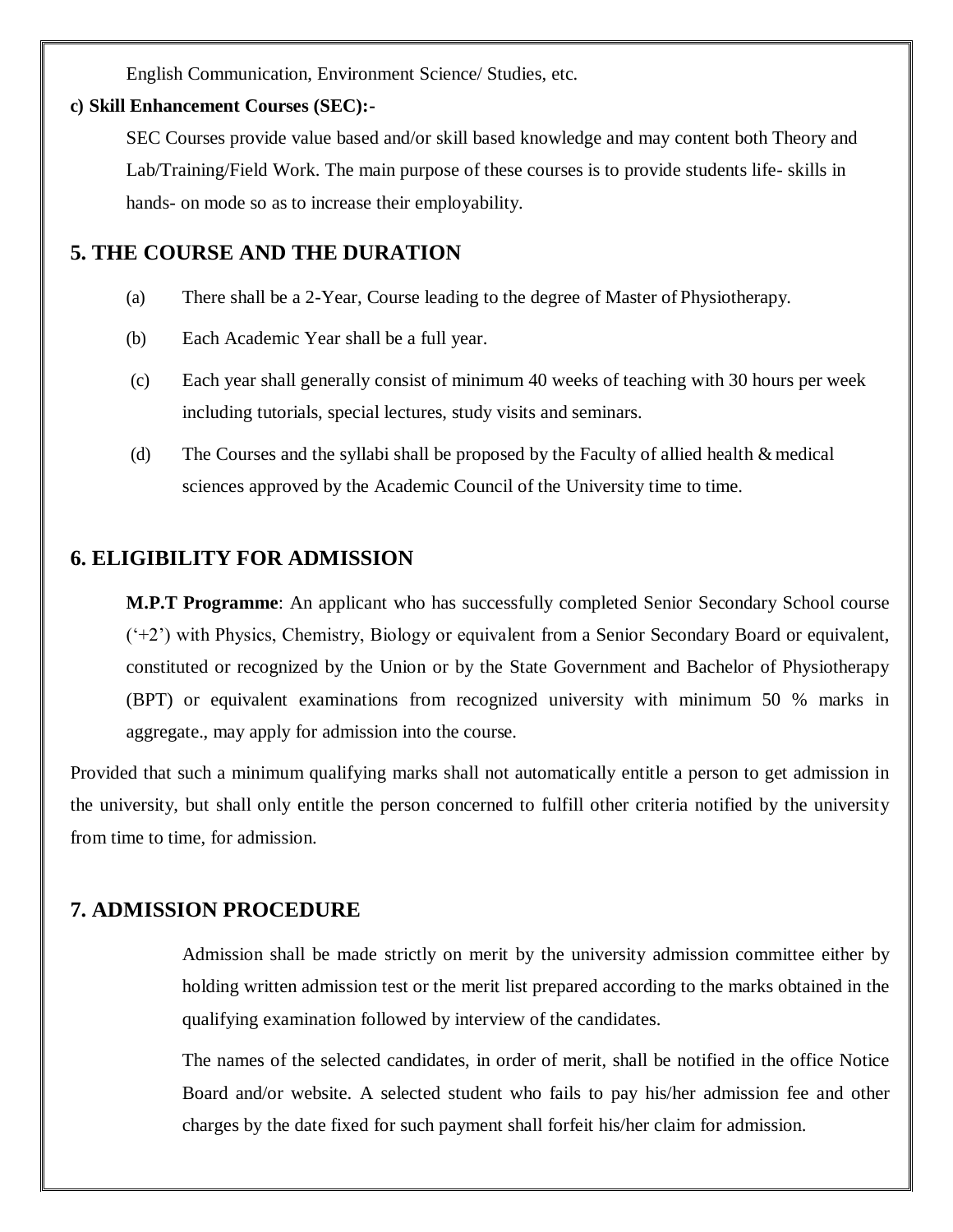There shall be no relaxation of marks in minimum eligibility for admission.

# **8. ATTENDANCE PROVISION FOR END TERM EXAMINATION**

No student shall be allowed to appear in the end term yearly examination in a paper if he/ she has not attended minimum of **75 %** of the classes held in the paper concerned including tutorials, special lectures, study visits, practical trainings etc. conducted in respect of that paper.

If a student for any exceptional reason fails to attend **75 %** of the classes held in any paper, the Dean / HOD of the department may allow him/ her to take the examination if he/she attended at least 65 % of the classes held in the paper concerned and attended 75 % of classes in all the papers taken together.

Provided that if the percentage of attendance is deficient on account of:-

- (i) Participation in Inter-University, University or Inter-Collegiate Sports tournaments/Youth Festivals /University Level Debates/ Cultural Activities, National and International Tournaments, with the previous sanction of the Dean/HOD of Faculty of Department of Physiotherapy.
- (ii) Voluntary donation of blood certified by a Government Doctor of Gazetted rank or University medical officer.
- (iii) Attendance and/or participation in International/National / State level competitions;
- (iv) Attendance at the extension lecture (s) organized by the Faculty of Department of Physiotherapy.

Credit may be given for the number of days on which lectures were delivered or sessional or sessional/practical work done during the period of attendance or participation aforesaid, provided that the total period of absence shall not exceed 30 days in a year.

# **9. MIGRATION AND LATERAL ENTRY**

Migration and lateral entry may be allowed as per University Rules

# **10. FORMAL DRESS CODE DURING CLASS HOURS AND INTERNSHIP**

Formal Dress is to be worn along with white lab coat during the normal class hours and during Project work, placement related activities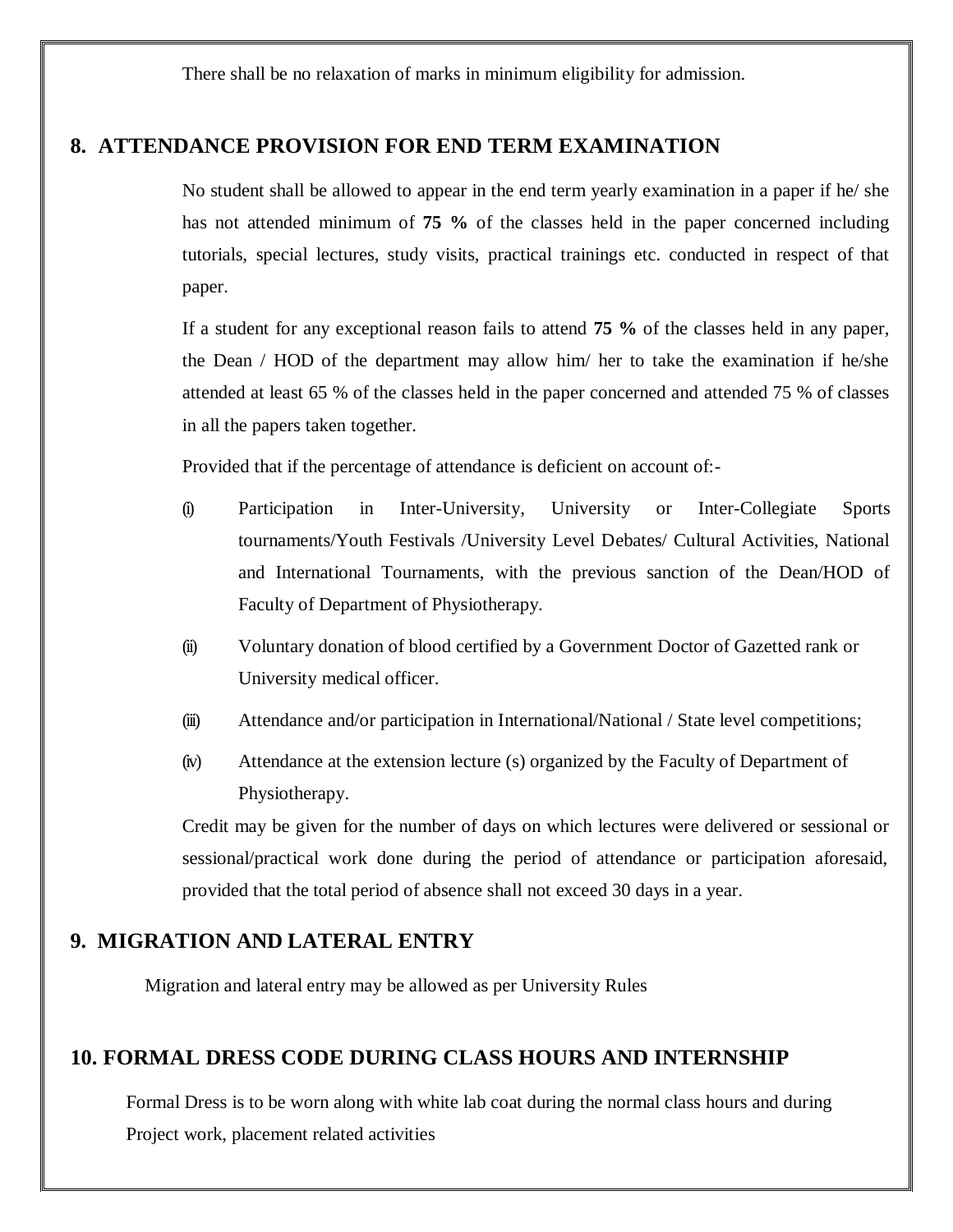# **11. PROHIBITION TO REGISTER IN OTHER COURSES**

The candidates admitted to the Course, shall not be allowed to pursue any other course except certificate course in any Indian or Foreign language or computer application being conducted by this University on part-time basis in the evening or through Distance Learning with prior permission of the Dean / HOD, Faculty of allied health & medical sciences otherwise his candidature for M.P.T Programme will be cancelled forthwith.

#### **12. DISSERTATION**

Every candidate pursuing MPT degree course is required to carry out work on a selected research project under the guidance of a recognized postgraduate teacher. The results of such a work shall be submitted in the form of dissertation. The dissertation is aimed to train a graduate student in research methods and techniques. It includes identification of a problem, formulation of a hypothesis, search and review of literature getting acquainted with recent advances, designing of a research study, collection of data, critical analysis, and comparison of results and drawing conclusions.

Guide allotment will be done within 2 months of date of commencement of the course.

Candidate shall submit the topic of dissertation within two months of allocation of supervisor.

Candidate shall submit detailed proposal of dissertation including aims & objectives, methodology of significance in 1<sup>st</sup> Year of M.P.T. as on date fixed by Head of the Department, which shall be scrutinized by committee constituted by ACD. On the approval of Committee the candidate shall begin actual process of dissertation. If the candidate failed to submit the proposal on due date, The Head, however, may condone the delay on specific recommendation of supervisor.

The candidate shall submit dissertation within 30 days of the date fixed by Head of the department in 2<sup>nd</sup> year of M.P.T.

After expiry of submission period, the dissertation shall be accepted with late fees as per defined by the department.

The Head, however, may condone the late fee for delay up to one month on specific recommendation of supervisor.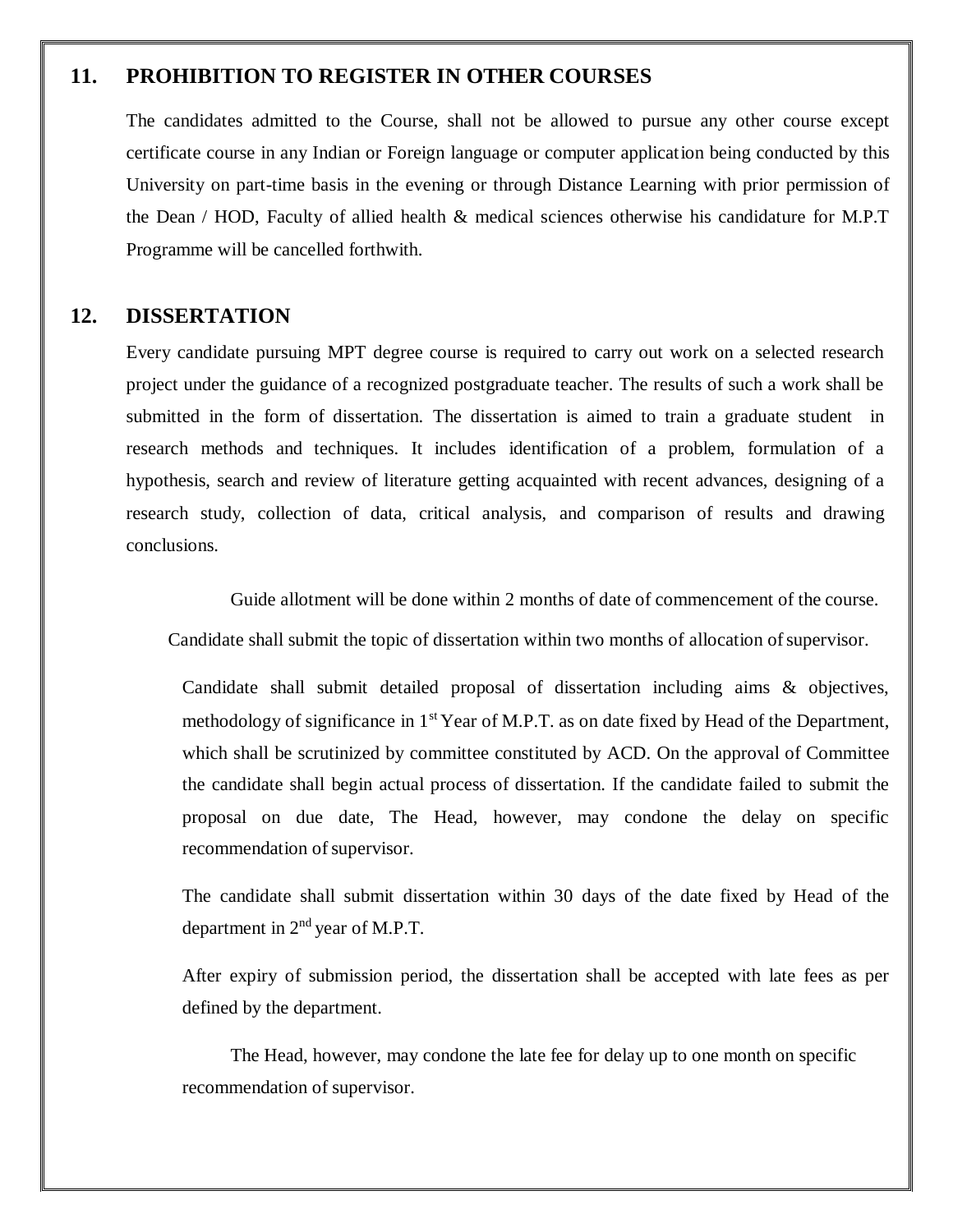In case candidate fails to submit the dissertation after the expiry of period as mentioned as above, the Dean Academic Affairs may condone the late fee for delay up to 3 months on the recommendations of the Head of the department.

**12.8 Evaluation of dissertation:** Evaluation of dissertation of MPT final year shall be done by a committee consisting of Supervisor, Co-Supervisor of the candidate, Head of the Department & the external examiner on the basis of the contents of the thesis, its presentation and discussion thereon. In case of any controversy, the awards given by the external examiner shall be final.

12.9. A candidate who failed to qualify the dissertation shall resubmit a revised thesis after a period of three months from the date of declaration of the result but not later than one year of the declaration of result.

# **13. EXAMINATION AND EVALUATION**

The medium of instructions and examination shall be English

Candidates shall be examined according to the scheme of examination and syllabus as approved by the Academic Council from time to time.

To pass each yearly examination, a candidate must obtain at least 50% marks in each written paper/sessional, practical work /Viva-Voce.

- Each written paper for the respective yearly examination shall be set and evaluation of the answer books shall be done as per the University rules.
- The assessment of End Term Semester Examination will be made out of 70 (Seventy) marks in theory Papers and Internal Evaluation of 30 (Thirty) marks shall be made by the subject teacher, teaching the paper in accordance with the following rules:

| <b>Two Mid-Term</b><br><b>Examinations</b> | <b>Normalised</b><br><b>Mid-Term Marks</b><br>(A) |                 | <b>Assignments</b><br>(B) | <b>Yearly</b><br><b>Attendance</b><br>(C) | <b>Total</b><br>$(A+B+C)$ |
|--------------------------------------------|---------------------------------------------------|-----------------|---------------------------|-------------------------------------------|---------------------------|
|                                            | 1st                                               | 2 <sub>nd</sub> |                           |                                           |                           |
| 50 Marks each 5 marks                      |                                                   | 5 marks         | 10 Marks                  | 10 Marks                                  | 30 Marks                  |

Criteria for Awarding attendance Marks will be as prescribed by the University as follows:

| a. Attendance above 95%          | $\therefore$ 10 Marks |
|----------------------------------|-----------------------|
| b. Attendance between 91% to 95% | : $9$ Marks           |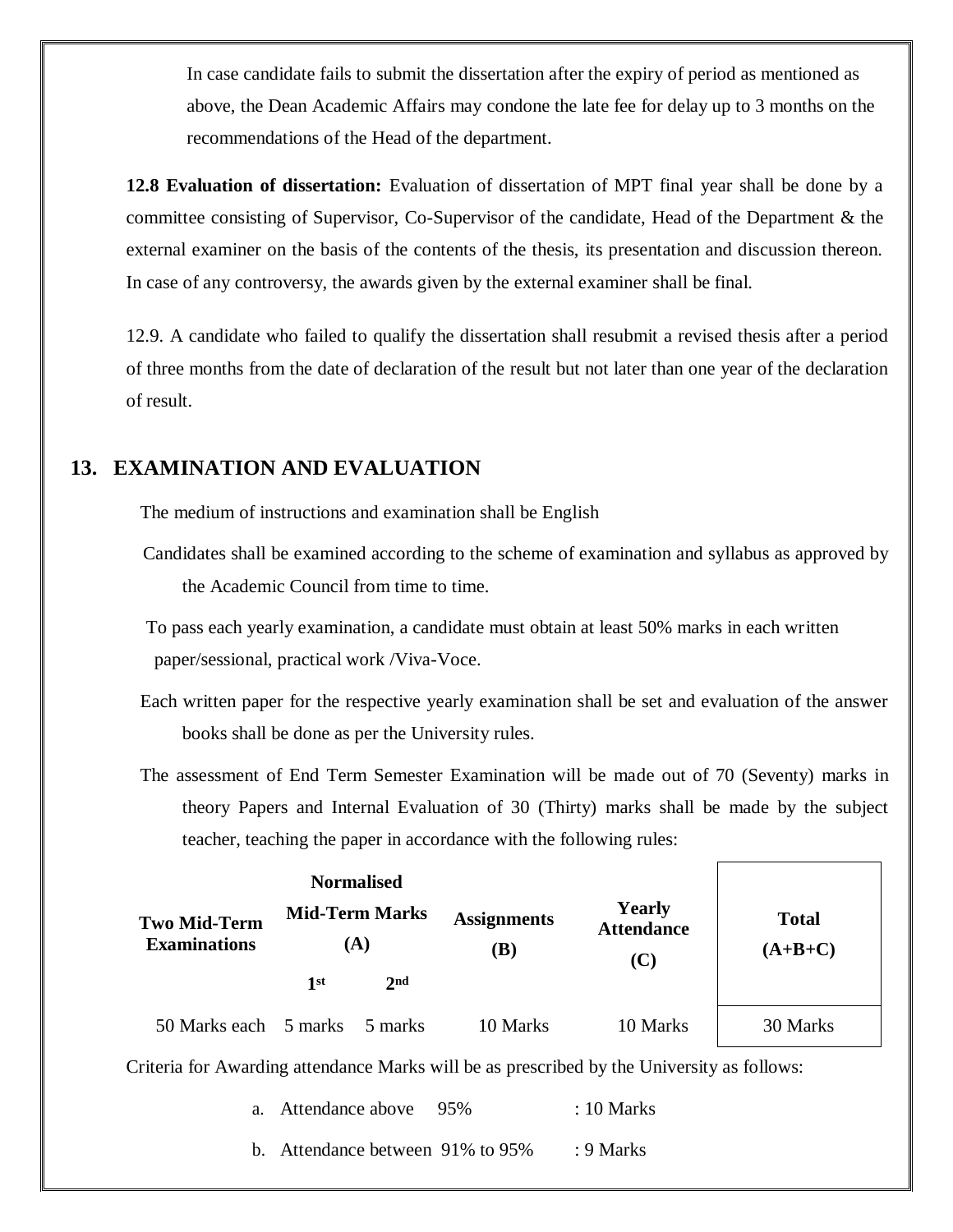| c. Attendance between 86% to 90%    | : 8 Marks   |
|-------------------------------------|-------------|
| d. Attendance between $81\%$ to 85% | : 7 Marks   |
| e. Attendance between 75% to 80%    | $: 6$ Marks |
| f. Attendance between 65% to 74%    | $: 5$ Marks |

The Dean/HOD will preserve the records of the sessional/practical work up to six months from the date of the declaration of the concerned examination.

# **14. INTERNAL EVALUATION: MID-TERM EXAMINATION**

- a) The schedule of Mid-Term examinations shall be notified to the students by the University.
- b) Question papers for mid-term examinations shall be set by the internal examiner.
	- For the first mid-term examination it should be from the 30 % of the syllabus of thecourse.
	- For the second mid-term examination it should be from the 60 % (including first mid- term syllabus) of the syllabus of the course.
	- The answer books will be assessed by the teacher concerned. The assessed answer books will be shown to the students and grievances, if any will be handled by the teacher. The marks of the mid-term examination will be forwarded to the Controller of Examinations by the Head of the Department through the Dean of the Faculty.
- c) No remedial Mid-Term examination would be conducted.

# **15. EXTERNAL EVALUATION: END-TERM EXAMINATION**

- a) The End Term examinations shall ordinarily be held at the end of every year i.e. May-June, as the case may be, as per the schedule to be notified by the Controller of Examination. The dates for the practical examinations would be decided by the HODs of respective departments in consultation with the Dean of the Faculty.
- b) The examiners for the end-term examination will be appointed by the Vice-Chancellor from the panel of the examiners to be supplied by HOD / DEAN.
- c) At least 50% of the paper setters for the end-term examination will be External Examiners.
- d) The manuscript of the question paper set by the examiner will be moderated by the Moderation Committee consisting of (i) Dean of Faculty (ii) HOD of the Department .After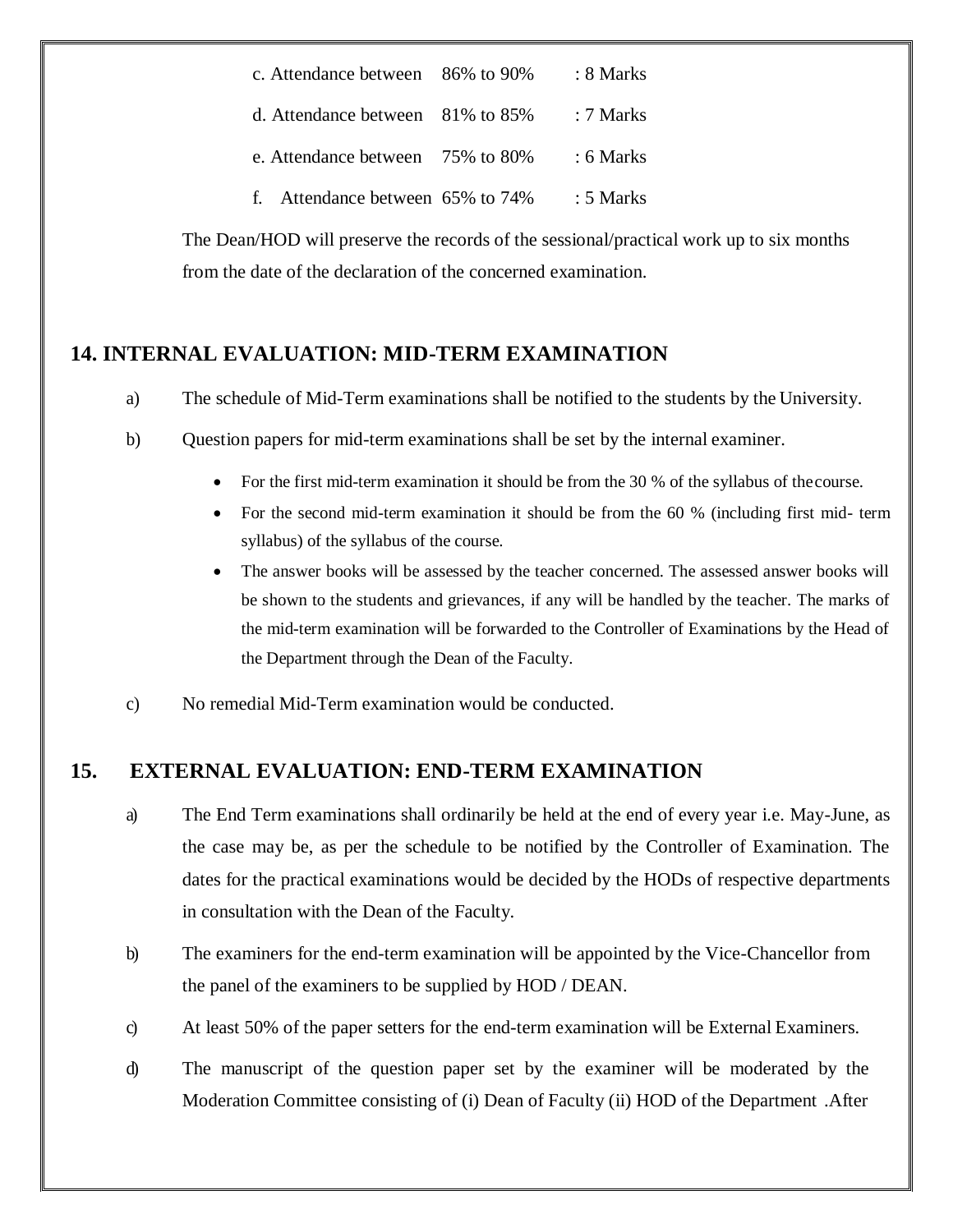modifications, if needed; it will be handed over to the COE for printing and conduct of examinations.

e) The answer books will be evaluated by the persons who set the question paper. In case of his inability to assess the answer books, for whatever reasons, the Vice-Chancellor may get them assessed by any other examiner from the Panel or Internal Examiner.

# **16. STANDARD OF PASSING THE EXAMINATIONS**

A candidate, who fails in a yearly examination, shall be exempted from re-appearing in the paper(s) in which he may have obtained at least 50% marks. Such a candidate shall be allowed to appear, for passing in the remaining paper(s), only at the next respective yearly examinations.

Provided that a candidate for the M.P.T.  $-2$  Year Course must pass all the examinations, i.e., 1<sup>st</sup> and 2<sup>nd</sup> years, within four years of his admission to the first year class of the course failing which he will be deemed to be unfit for the course and shall not be allowed to appear as a regular student or as an ex-student unless has been otherwise allowed by the Academic Council of the University.

#### **17. RE-APPEAR/IMPROVEMENT IN END TERM EXAM**

- a) The re-appear/improvement in End Term Examinations will be with regular End Term examinations.
- b) A student who has to re-appear/improve in a End-Term examination shall be examined as per the syllabus, which was in force at the time when he/she took the examination.
- c) A candidate who fails in a yearly examination shall be exempted from re-appearing in the paper(s) in which he may have obtained min. pass marks. Such a candidate shall be allowed to appear, for passing in the remaining paper(s), only at the next respective yearly examinations.
- d) A candidate who has passed in a paper(s), may be allowed to improve the paper(s), only in the next respective yearly examinations.
- e) The previous internal marks already obtained by the student shall be taken into account without any modification.

#### **18. YEARLY PROMOTION**

(a) A candidate who has appeared and failed or having been eligible but did not appear in the end term examination shall be promoted to the next higher year.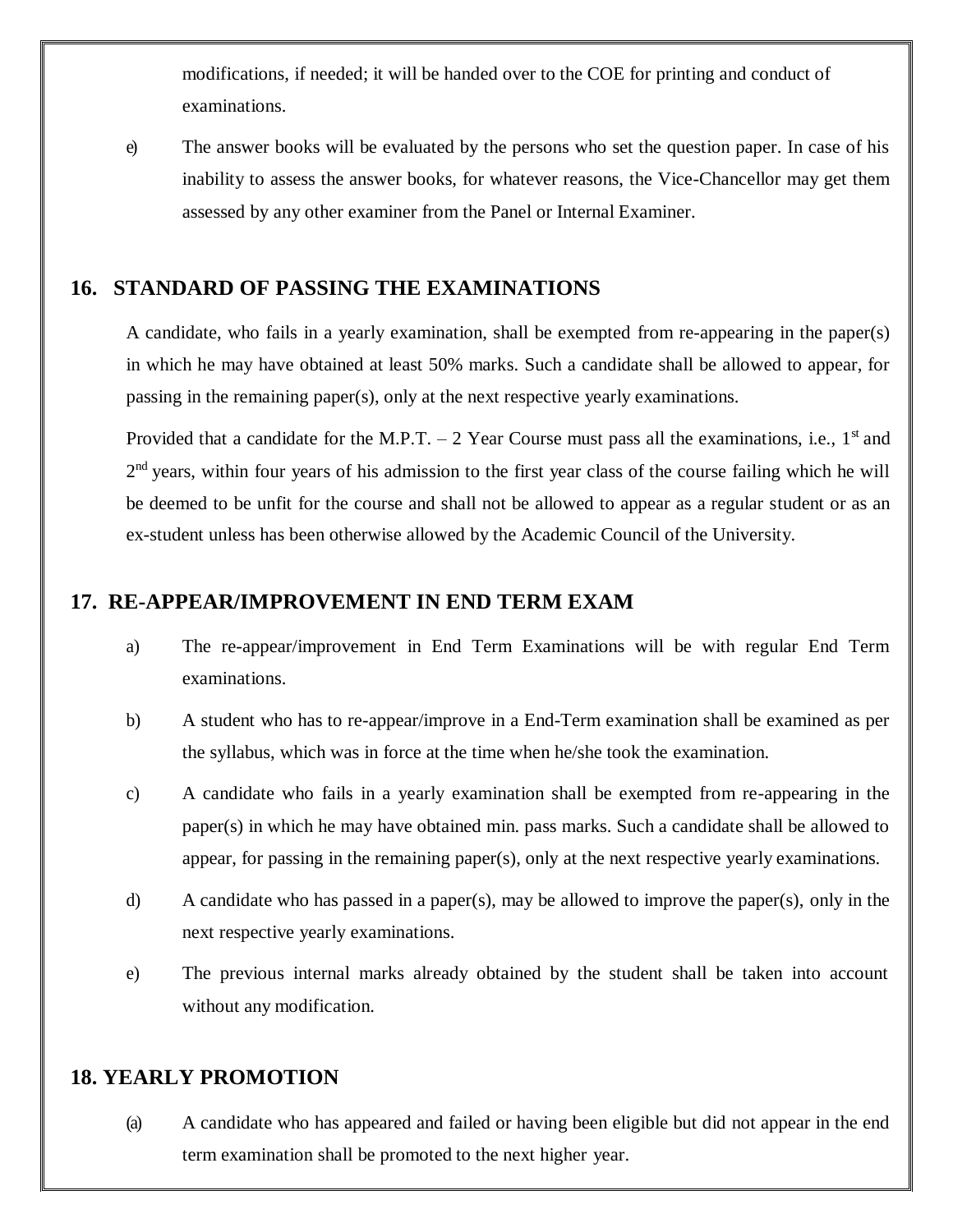(b) Students are required to successfully complete the entire course within four years from admission to the course.

# **19. CRITERION FOR AWARDING GRADING SYSTEM**

**CRITERION for Awarding SGPA and CGPA:** The criterion for awarding the Semester Grade Point Average (SGPA) and Cumulative Grade Point Average (CGPA) for the entire professional programme shall be as follows:

- a) The criterion for passing in a subject is that a student should secure minimum 50% marks in individual paper.
- b) A student obtaining less than pass marks as specified above, in each subject (sum of internal and End-Term examinations) he will be declared fail in that subject and will have to re-appear in a End-Term examination of the course in subsequent yearly end term examination, subject to maximum permissible period of n+2 years to complete the course.
- c) The University has adopted Absolute Grading System for converting marks into grades.

The formula of 10- point grading system for conversion of marks obtained into Letter Grades and converting Letter Grades to Grade Point is given below:

**Marks Letter Grade Grade Points** 91-100 O (Outstanding) 10 81-90 A+(Excellent) 9 71-80 A(Very Good) 8 61-70 B+(Good) 7 56-60 B(Above Average) 6 51-55 C(Average) 5 50  $P (Pass)^*$  4 0-49 | F(Fail) | 0  $AB (Absent)$  0

**Table 1: Marks, Letter Grades and Grade Points**

#### **\*Passing Marks: M.P.T- 50% in individual paper**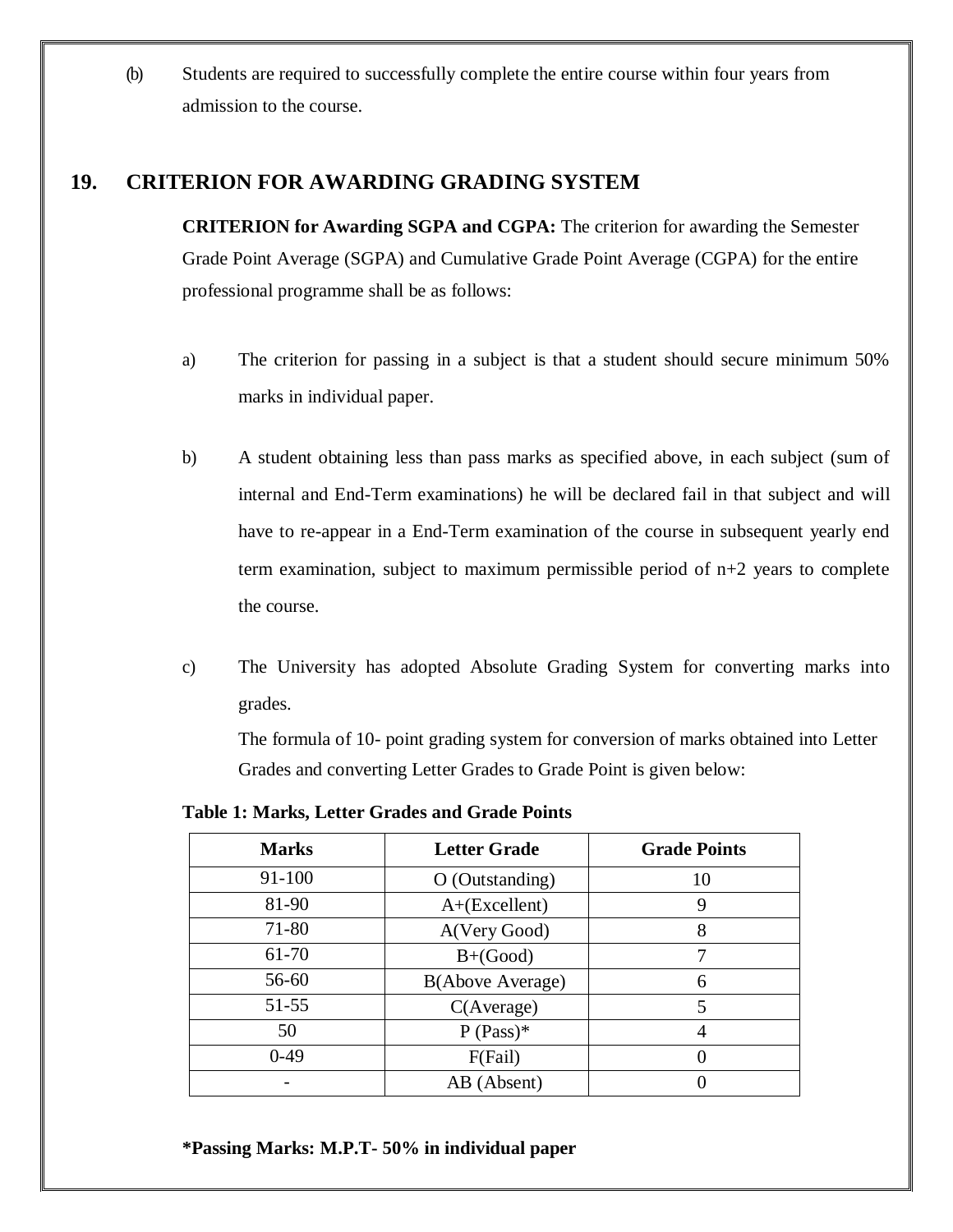- *d) While converting the marks into Letter Grade, the rounding off marks must be considered.*
- e) A student obtaining Grade F shall be considered failed and will be required to reappear in the examination.
- f) For non credit courses "Satisfactory" or Unsatisfactory" shall be indicated instead of the letter grade and this will not be counted for the computation of SGPA/CGPA.

**Computation of SGPA and CGPA:** The University has adopted UGC recommended procedure for computation of Semester Grade Point Average (SGPA) and Cumulative Grade Point Average (CGPA)

a) The SGPA is the ratio of sum of the product of the number of credits with the grade points scored by a student in all the papers/ courses taken by a student and the sum of the number of credits of all the courses undergone by a student, i.e.

**SGPA**  $(Si) = \sum (Ci \times Gi) / \sum Ci$ 

Where Ci is the number of credits of the  $i<sup>th</sup>$  course and Gi is the grade point scored by the student in the i<sup>th</sup> course. The university shall issue Semester Grade Card to the student.

b) The CGPA is also calculated in the same manner taking into account all the courses undergone by a student over all the semesters of a programme, i.e.

 $\mathbf{CGPA} = \Sigma (\text{Ci } x \text{ Si}) / \Sigma \text{ Ci}$ 

Where Si is the SGPA of the ith semester and Ci is the total number of credits in that semester.

*c) The SGPA and CGPA shall be rounded off to 2 decimal points and reported in the transcripts.*

# **20. CRITERION FOR CREDIT**

- (a) In case a student secures minimum passing marks (50% and above) in a Theory / Practical paper, he / she will earn the assigned credit of that particular paper.
- (b) A student is eligible for the award of degree, if he / she earns minimum credits required for that particular programme. However if the student has not acquired minimum credits